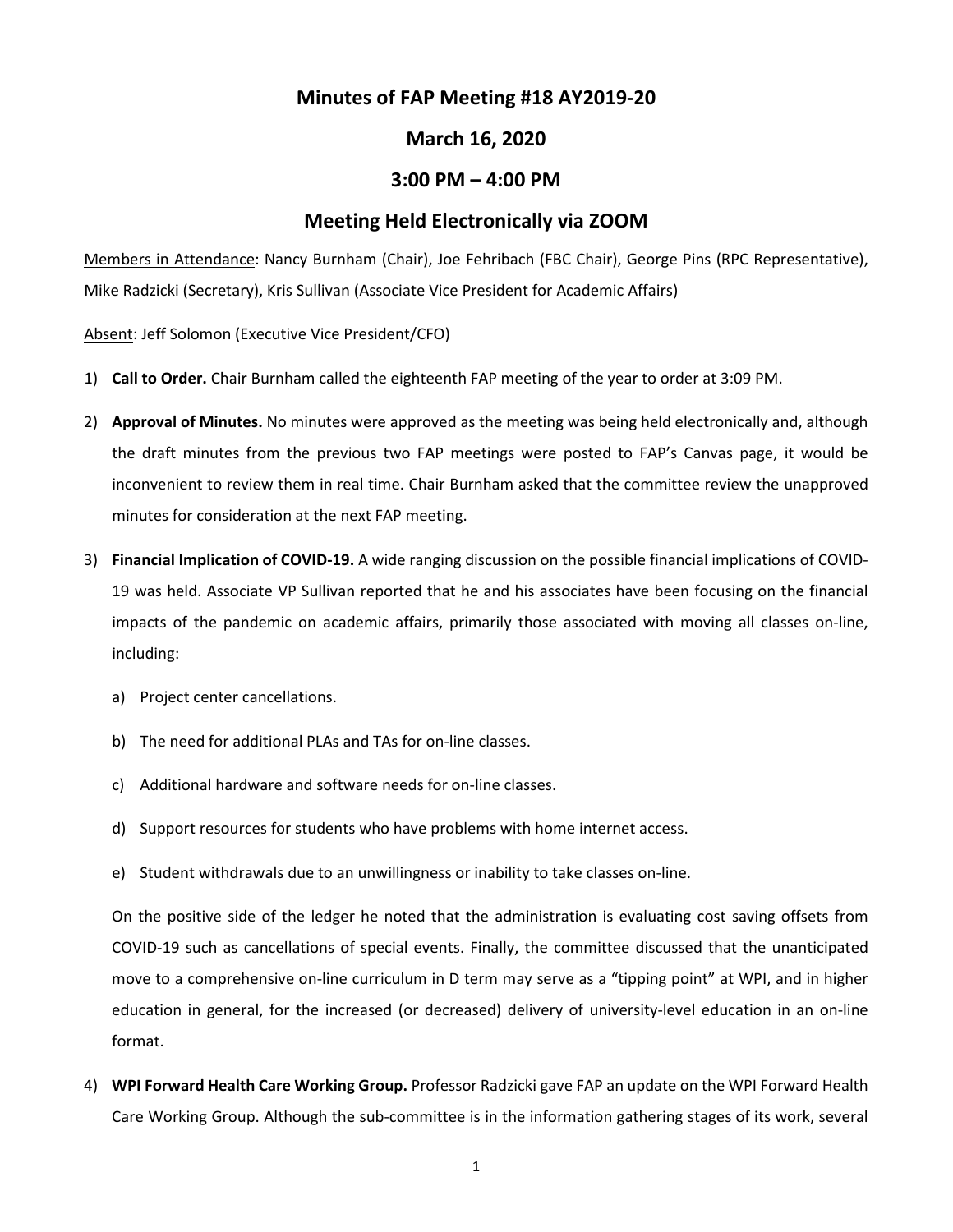themes had emerged. The first was the need for clear, two-way, communication between the sub-committee and the WPI community. The second was the need for a program to educate the WPI community on the Institute's next set of health care benefit plans. Such a program would go significantly beyond the fall "benefits fair" and would consist of, say, recorded plenary session briefings covering health insurance in general (e.g., what is the difference between an HSA and a FSA?), modern tools that are available to WPI employees to assist them in making sound health care plan selections, and WPI's next menu of health insurance plan choices (including scenarios illustrating the circumstances under which each health care plan choice would make sense). These briefings would be followed by individual counseling sessions for those WPI employees who would like help in plan selection. The third theme was the sub-committee's commitment to directing the burden from any changes to WPI's health care benefits away from the lowest paid employees.

- 5) **WPI Forward Merit Pool and 403B Working Group**. Professor Pins gave FAP an update on the WPI Forward Merit Pool and 403B Working Group. The sub-committee has a target and will run scenarios to determine how much money the Institute would likely save under each proposed strategy. The sub-committee is aware of retention issues associated with benefit and raise cuts, and is mindful of the need to place the smallest burden on the lowest paid employees.
- 6) **Deferred Maintenance.** A discussion on the amount of deferred maintenance included in WPI's annual budget was held. The general sense was that the amount is too low, but that boosting it would exacerbate WPI's budget problems. Associate VP Sullivan indicated that WPI has a deferred maintenance plan and suggested that FAP invite Vice President for Campus Planning and Facilities Management Eric Beattie to a meeting to hear a briefing on the plan.

#### 7) **Announcements.**

- a) Chair Burnham reported that she had received no new information on WPI's benchmarking of faculty salaries. She noted that this is understandable given the disruptions due to COVID-19.
- b) Associate VP Sullivan reported that the WPI Forward Mobile Device sub-committee is reviewing cell phone use on campus.
- c) Associate VP Sullivan reported that the WPI Forward External Marketing and Professional Services subcommittee is similarly reviewing data provided by the Huron Consulting Group.
- d) Chair Burnham announced that Trustee Andy Aberdale will join FAP at its March 23<sup>rd</sup> meeting and asked that committee members assemble a list of questions for discussion.
- 8) **Adjournment.** The meeting was adjourned at 4:02 PM.

Respectfully submitted,